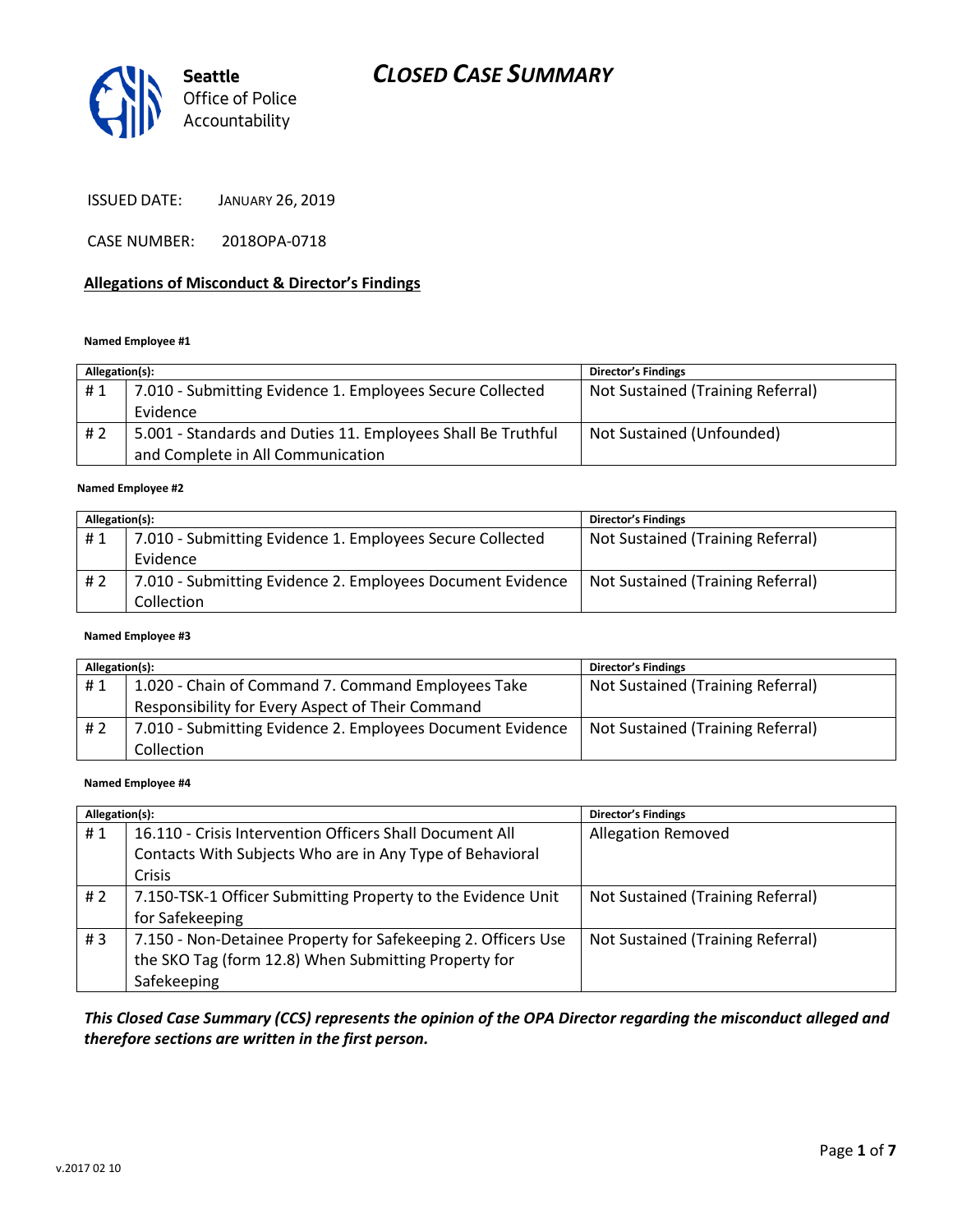

OPA CASE NUMBER: 2018OPA-0718

#### **EXECUTIVE SUMMARY:**

The Complainant alleged that on two separate occasions in July of 2018, two of the Named Employees took possession of knives that were owned by the Complainant, and then failed to place them into SPD evidence for safekeeping. As such, the Complainant was unable to later retrieve his property from SPD later. It was further alleged that one or more of the Named Employees failed to: properly supervise the incident; complete required crisis-related reports; and/or accurately document the collection of evidence.

#### **SUMMARY OF INVESTIGATION:**

#### *July 7, 2018 Incident*

(Named Employee #4)

Named Employee #4 (NE#4) responded to a service call on July 7, 2018 of an individual in an apparent crisis situation. During this call, SPD records reflect that NE#4 interacted with the Complainant and entered a knife belonging to the Complainant into evidence for safekeeping. NE#4 was equipped with Body Worn Video (BWV) and recorded the incident. On the BWV, the Complainant is heard asking NE#4 and another officer to take possession of his knife and to place it into evidence for safekeeping.

OPA located a found property report that NE#4 completed when he submitted the Complainant's knife to the Evidence Unit for safekeeping. OPA found no evidence that the knife was photographed or labeled as it should have been when an item is submitted to the Evidence Unit for safekeeping. Additionally, in OPA's review of the documentation associated with this incident, there was no evidence that NE#4 completed a Crisis Template, which is required by SPD policy when responding to crisis-related service calls.

During NE#4's interview with OPA, he acknowledged that he did not complete the proper documentation or photograph the Complainant's knife when he submitted it into evidence for safekeeping. He stated that his reason for not doing so was that he simply forgot. In terms of completing the Crisis Template, NE#4 provided OPA with evidence that he had, in fact, completed and submitted that report on the date of the incident.

#### *July 18, 2018 Incident*

(Named Employees #1, #2, and #3)

On July 18, 2018, officers responded to a reported stabbing that allegedly took place at an Army and Navy Surplus store. After investigating, officers determined from witness accounts that no one was stabbed and that the incident involved an individual in crisis whose knife wounds were self-inflicted. Witnesses reported to officers that the Complainant began cutting himself inside the store with a knife, removed his shirt, and left those items on the floor inside the store before exiting. Store employees told responding officers that one of them collected the knife and shirt from the floor and threw them away in one of the store's garbage cans.

Other officers located the Complainant nearby and detained him as part of their investigation. Ultimately, it was determined that the Complainant needed mental health treatment and he was involuntarily committed for evaluation. However, prior to that decision and the completion of the preliminary investigation, one of the officers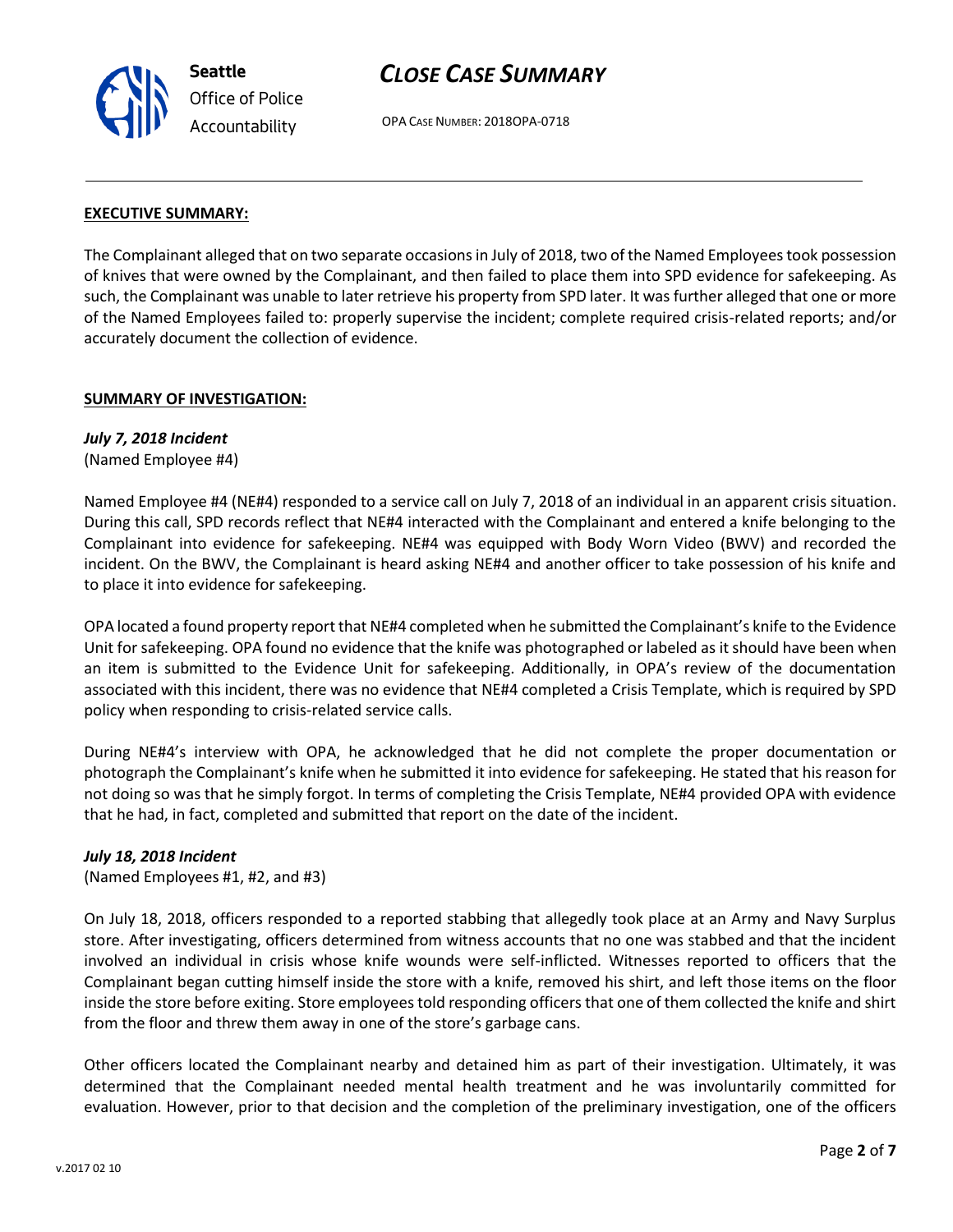

OPA CASE NUMBER: 2018OPA-0718

who responded to the location of the store, Named Employee #2 (NE#2), retrieved the knife and shirt from the garbage can and transported those items to the scene of the Complainant's detention.

OPA reviewed the police reports associated with this incident and found that Named Employee #1 (NE#1) was the primary officer and the individual who completed the reports. In NE#1's general offense report, she wrote: "The small pocket knife had been left in the store and was discarded." OPA found nothing in NE#1's reports describing the fact that one of the responding officers retrieved the knife and shirt from the store or what happened to those items after it was determined that there was no associated crime committed in connection with this incident.

All of the responding officers were equipped with BWV. In OPA's review of the BWV, NE#2 is seen and/or heard: retrieving the knife and shirt from the store's garbage can; stating over the police radio that he recovered the knife; placing the knife and shirt in paper bags in the back of his patrol vehicle; and then traveling to the scene where the Complainant was detained. NE#2 is also heard on BWV telling NE#1 about the fact that he had the knife in the back of his vehicle. Named Employee #3 (NE#3) was the Sergeant who arrived on scene to screen the incident. NE#3 is never heard on BWV asking about or receiving information about the existence of the knife.

OPA interviewed all three of the Named Employees associated with this incident. During her interview, NE#1 confirmed that she was the primary officer and that she completed the case reports. NE#1 stated that she did not recall hearing NE#2's radio update that he recovered the knife and shirt from the store. NE#1 acknowledged that NE#2 spoke to her at the scene later, but stated that she was under the impression from what he told her that NE#2 had left the knife and shirt in the garbage can at the store.

NE#2 told OPA that he retrieved the knife and shirt from the store's garbage can because he thought they might be evidence of the reported stabbing incident. NE#2 stated that he learned later that no crime had been committed. As such, NE#2 explained that he discarded the knife and shirt because they were not evidence of a crime. NE#2 stated that, by discarding these items, he was placing them back into the status they were in when he initially retrieved them. NE#2 did not discuss his decision to discard those items with anyone else before doing so.

NE#3 told OPA that, before she arrived on scene, she heard a call over the radio that a knife had been recovered. After NE#3 arrived on scene, she stated that she learned that the matter was not associated with a crime and that her officers were taking steps to address the Complainant's mental health issues. NE#3 stated that the issue of the knife was never raised to her by any of her officers and NE#3 said that she never asked about it. NE#3 stated that she was not aware that the knife and a shirt were collected and transported to the scene by one of the responding officers. NE#3 stated that had she known that information, she would have made sure that whether the property was disposed of or put into evidence for safekeeping was properly documented.

#### **ANALYSIS AND CONCLUSIONS:**

#### **Named Employee #1 - Allegation #1** *7.010 - Submitting Evidence 1. Employees Secure Collected Evidence*

SPD Policy 7.010-POL-1 requires that employees place evidence into the Evidence Unit or evidence storage before they end their shift.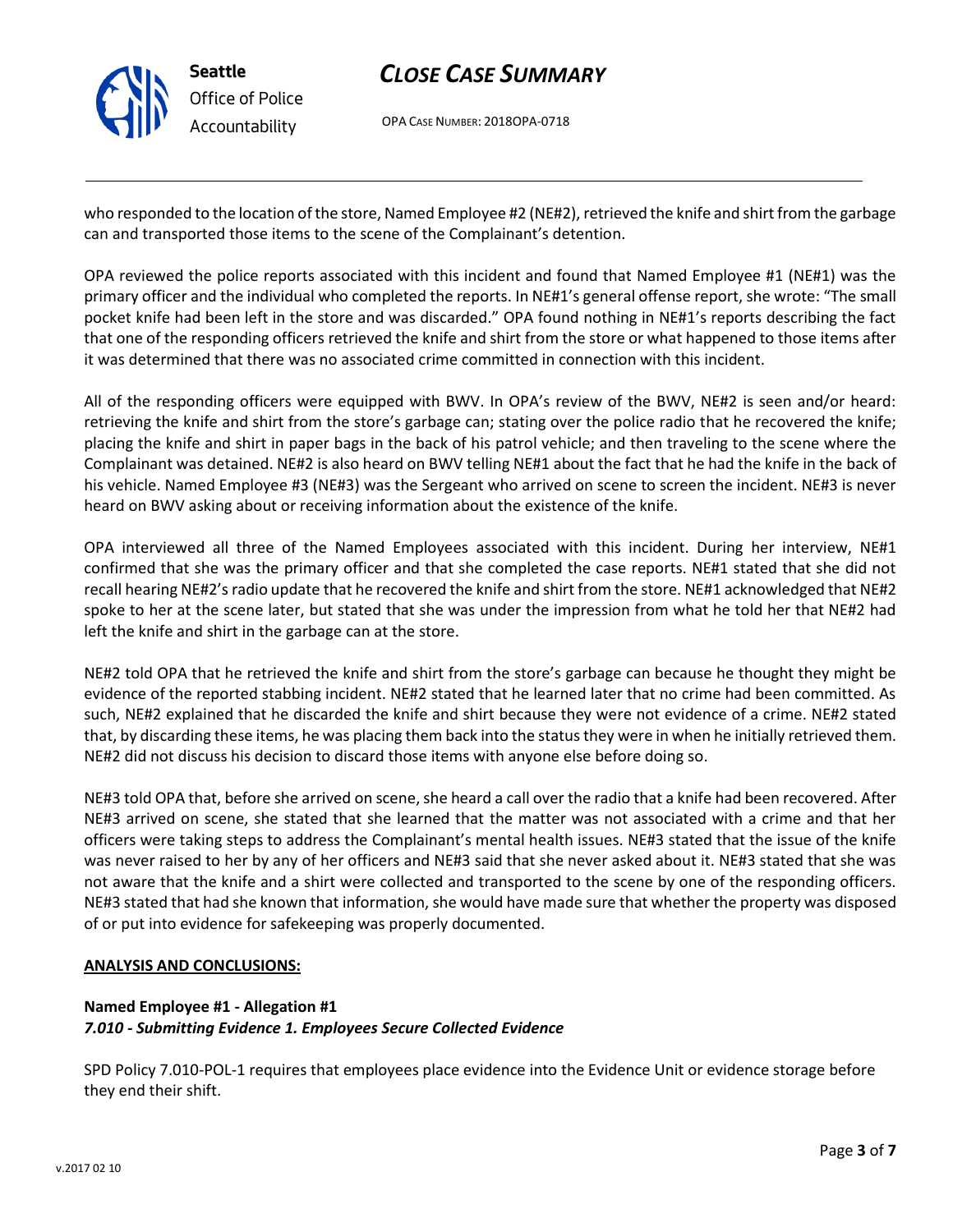

OPA CASE NUMBER: 2018OPA-0718

NE#1 was the primary officer on this incident and was ultimately responsible for maintaining and storing the Complainant's property. Here, NE#1 was informed by NE#2 that he had possession of the knife, but she failed to take custody of it. NE#2 later disposed of the knife and it was ultimately not returned to the Complainant. While NE#1 did not recall hearing NE#2's statement concerning the knife, it was clearly captured on BWV.

NE#1's General Offense Report was incomplete in that it failed to capture the fact that a knife and shirt were recovered during this incident and brought to the scene of the Complainant's detention. Though it was later determined that there was no underlying crime associated with this incident, accurately documenting what took place was required.

The above being said, OPA does not believe that NE#1's actions constitute a violation of policy. Instead, OPA believes that this is a training issue and recommends that NE#1 receive the following Training Referral.

• **Training Referral**: NE#1 should receive additional training concerning SPD Policies 7.010-POL-1 and 15.180 – POL 5, specifically as it pertains to ensuring that all reports must be complete, thorough and accurate. NE#1's chain of command should counsel her concerning this matter and ensure that she more closely complies with these policies moving forward. This retraining and associated counseling should be documented and that documentation should be maintained in an appropriate database.

#### Recommended Finding: **Not Sustained (Training Referral)**

#### **Named Employee #1 - Allegation #2** *5.001 - Standards and Duties 11. Employees Shall Be Truthful and Complete in All Communication*

SPD Policy 5.001-POL-11 requires Department employees to be truthful and complete in all communications.

While there were some issues regarding how NE#1 dealt with and documented the Complainant's property, this was the result of a mistake, not intentional and material dishonesty. There is no evidence that NE#1 was dishonest in any manner. As such, I recommend that this allegation be Not Sustained – Unfounded.

#### Recommended Finding: **Not Sustained (Unfounded)**

### **Named Employee #2 - Allegation #1** *7.010 - Submitting Evidence 1. Employees Secure Collected Evidence*

NE#2 explained that he discarded the knife and shirt after it was determined that there was no underlying crime associated with this incident. Moreover, NE#2 stated that, since he originally found the items discarded in the garbage, he viewed the items as abandoned property that could properly be disposed of.

While OPA understands NE#2's logic, the knife and the shirt were, at least at the inception of the incident, evidence that was collected and that should have been maintained. At the very least, NE#2 should have ensured that the knife and the shirt were transferred into the possession of NE#1.

Ultimately, I think these are minor performance issues that can be addressed with a Training Referral.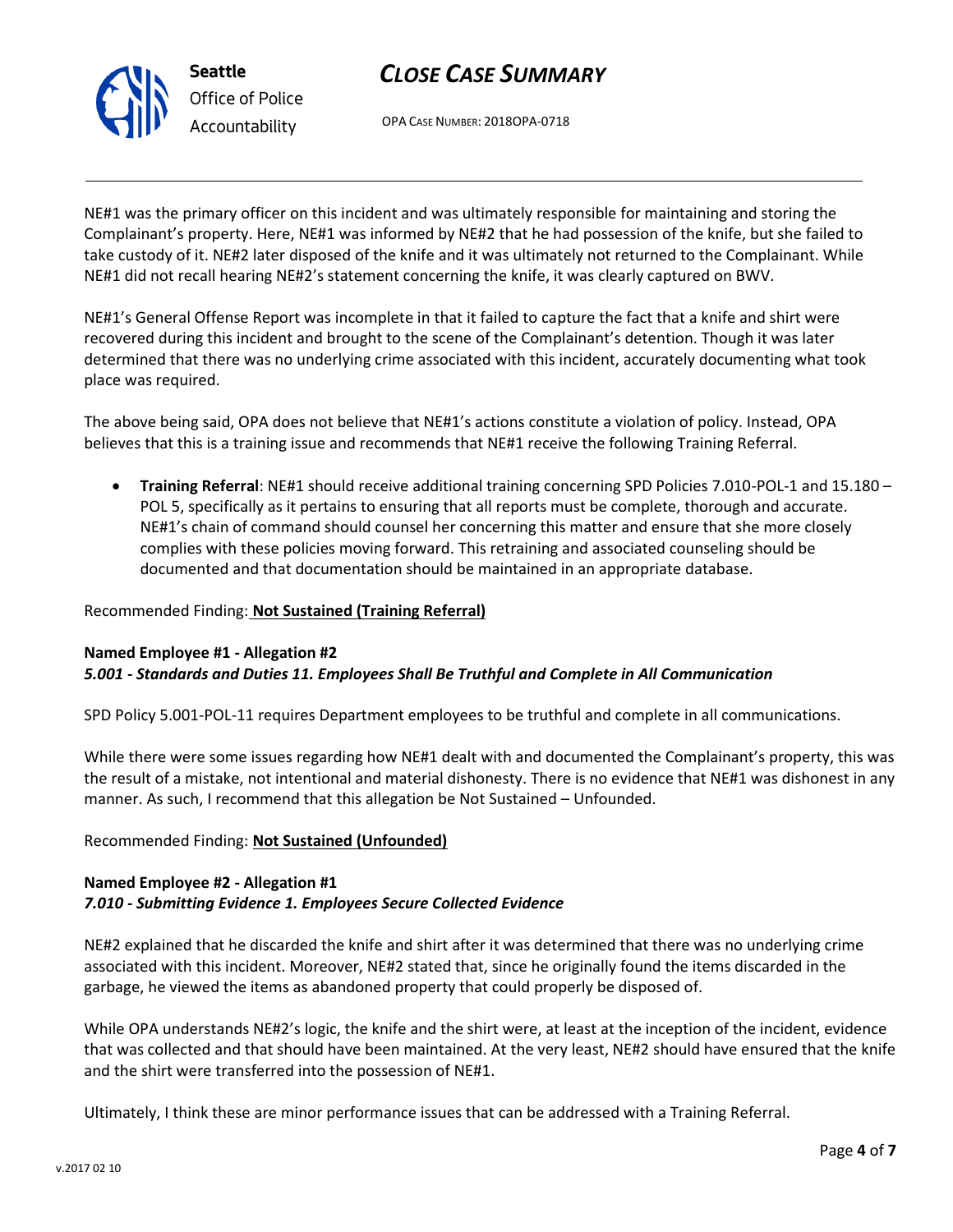

**Seattle** *Office of Police Accountability*

# *CLOSE CASE SUMMARY*

OPA CASE NUMBER: 2018OPA-0718

• **Training Referral**: NE#2 should receive additional training concerning his obligations when he collects potential evidence. He should further be reminded that he must document that evidence collection. This retraining and any associated counseling should be documented and this documentation should be maintained in an appropriate database.

Recommended Finding: **Not Sustained (Training Referral)**

## **Named Employee #2 - Allegation #2** *7.010 - Submitting Evidence 2. Employees Document Evidence Collection*

SPD Policy 7.010-POL-2 instructs officers regarding the process of documenting the collection of evidence. At the time he retrieved the knife and shirt, NE#2 was indisputably collecting evidence. This should have been documented. Moreover, he further should have documented his decision to later dispose of the items. Had he done so, he likely would not have been subject to this OPA investigation.

However, I believe that this is a training issue and I refer to the above Training Referral. (*See* Named Employee #2, Allegation #2.)

Recommended Finding: **Not Sustained (Training Referral)**

### **Named Employee #3 - Allegation #1**

### *1.020 - Chain of Command 7. Command Employees Take Responsibility for Every Aspect of Their Command*

SPD Policy 1.020-POL-6 states that supervisory employees are required to take responsibility for every aspect of their command. The policy further instructs that: "All sergeants and above are fully responsible and accountable for the acts or omissions of their subordinates." (SPD Policy 1.020-POL-6.) Lastly, the policy makes clear that: "Any failure by a subordinate may be assumed to be a failure in supervision or command." (*Id*.)

NE#3 acknowledged that she supervised this incident. NE#3 told OPA that she was the ranking officer who determined that no crime had been committed and screened the Complainant's involuntary commitment to the hospital for a mental evaluation. NE#3 also told OPA that she heard a call over the radio that a knife had been recovered as NE#3 made her way to the scene, but that she never learned anything more about the knife and never asked about it. NE#3 stated that had she learned that the knife was physically recovered and transported to the scene by NE#2, she would have ensured that the knife was properly documented as being disposed of or submitted to the Evidence Unit for safekeeping.

Based on OPA's review of the record, it appears that NE#3 could have taken further steps to affirmatively determine the location of the items and to ensure that they were properly handled and documented. This was particularly the case as she ultimately reviewed and approved the reports associated with this case. However, as with the other Named Employees, I believe that this is a minor performance issue better addressed by a Training Referral.

• **Training Referral:** NE#3 should be counseled concerning this matter and her chain of command should discuss how she could have better ensured that the items in question were properly collected, stored, and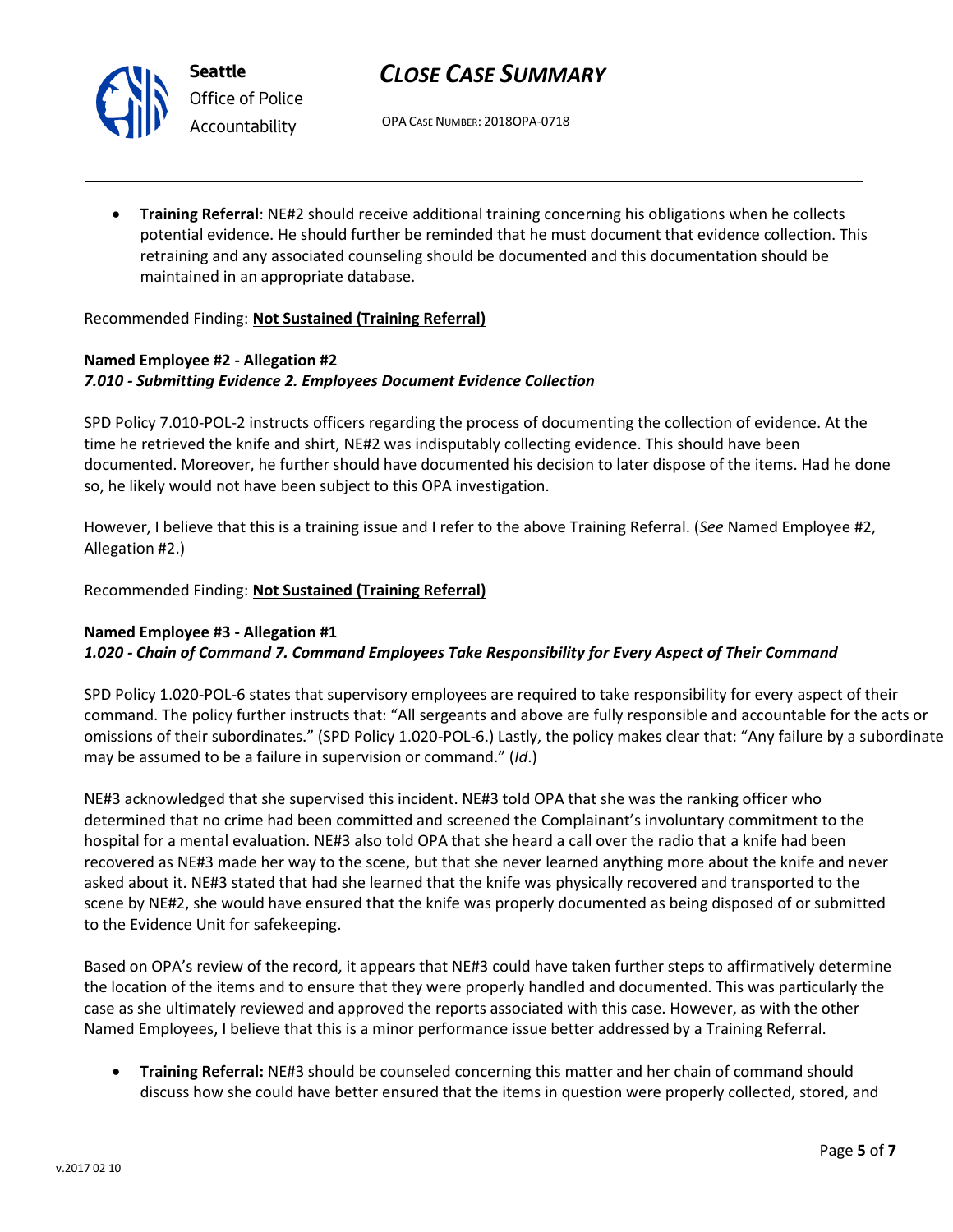

# *Office of Police Accountability*

# *CLOSE CASE SUMMARY*

OPA CASE NUMBER: 2018OPA-0718

documented by her subordinates. This counseling and any associated retraining should be documented and this documentation should be maintained in an appropriate database.

#### Recommended Finding: **Not Sustained (Training Referral)**

#### **Named Employee #3 - Allegation #2** *7.010 - Submitting Evidence 2. Employees Document Evidence Collection*

I recommend that this allegation be Not Sustained and refer to the above Training Referral. (*See* Named Employee #3, Allegation #1.)

Recommended Finding**: Not Sustained (Training Referral)**

#### **Named Employee #4 - Allegation #1**

## *16.110 - Crisis Intervention Officers Shall Document All Contacts With Subjects Who are in Any Type of Behavioral Crisis*

SPD Policy 16.110 states that officers shall document all contacts with subjects who are in any type of behavioral crisis. Officers do so in a document called a Crisis Template. During OPA's intake investigation, a Crisis Template could not be located for this case and, as such, this allegation was classified against NE#4.

During NE#4's OPA interview, he provided OPA with proof that he submitted the required Crisis Template on the same date as the incident. It appears that OPA was unable to view the Crisis Template for this incident because of a temporary glitch in SPD's electronic recordkeeping system. As such, I recommend that this allegation be removed as it would not have been alleged in the first place but for a system error.

#### Recommended Finding**: Allegation Removed**

## **Named Employee #4 - Allegation #2** *7.150-TSK-1 Officer Submitting Property to the Evidence Unit for Safekeeping*

SPD Policy 7.150-TSK-1 details officers' responsibilities when submitting property to the evidence for safekeeping. This includes photographing evidence submitted to the Evidence Unit (*see* SPD Policy 7.150-TSK-1) and tagging the item and providing a receipt to the property owner. (*See* SPD Policy 7.150-POL-2.)

These failures represent violations of policy; however, OPA believes that a Training Referral, rather than a Sustained finding, is the appropriate result for two main reasons. First, these are minor violations that are better addressed by training rather than discipline. Second, NE#4 took responsibility for his mistakes at his OPA interview.

• **Training Referral:** NE#4 should receive re-training on the processes for submitting property to the Evidence Unit for safekeeping that are set forth in SPD Policies 7.150-POL-2 and 7.150-TSK-1. Specifically, NE#4 should be reminded to photograph and tag evidence and to provide a receipt to the property owner. This retraining and any associated counseling should be documented and that documentation should be maintained in an appropriate database.